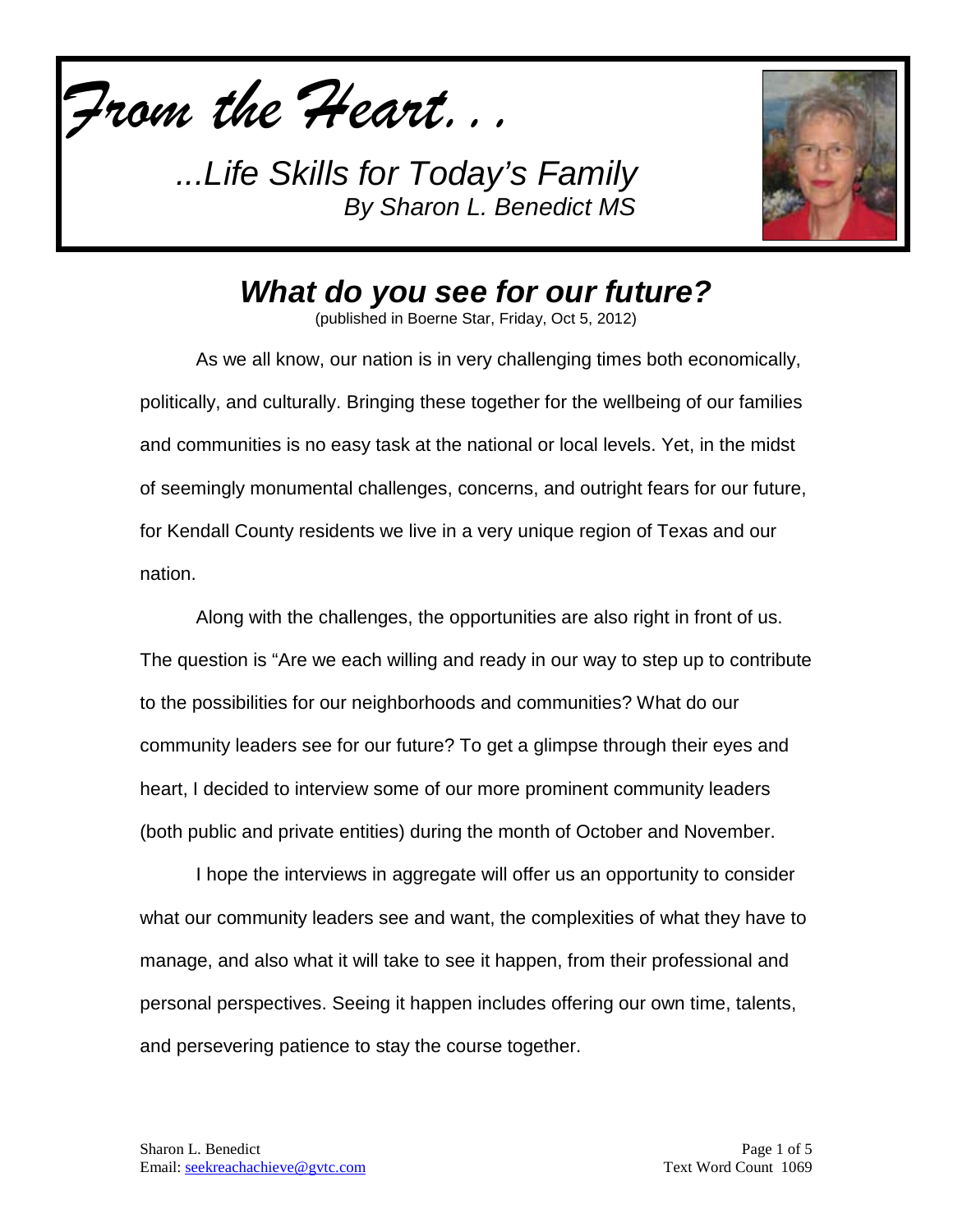

The first community leader to step up happens to be our very own Paul Barwick, Special Projects Director for the city of Boerne. Paul has graciously responded to the following questions, not just as a Boerne city official, but also as a resident in Kendall County.

#### **1. What do you see for Boerne's future? Kendall County?**

I am naturally optimistic, which I inherited from my mother, so I whole heartily believe Boerne has a bright future. The basis for this optimism stems from the quality and high level of public and private investment in our city and downtown is positioning Boerne for increased economic vitality of downtown and paving the way for continued private real estate investment in our community. All of which contributes to the improvement in our quality of life and enhanced downtown experience for guests and residents alike.

Coming off the heels of the completion of the City's Trails and River Road Park improvements project and downtown sidewalk project, I see the acceleration of a much more walkable and pedestrian friendly downtown environment. Starting early next year there will be several more projects that the City will be involved with including new and replacement sidewalks near Theissen and Main Street, and a series of substantial pedestrian safety mobility improvements with the Texas Department of Transportation beginning early next year. These project will include the widening of Cibolo Creek bridge both for vehicles and pedestrians, crosswalk banding, pedestrian crosswalk countdown timers new traffic signals and storm water improvements.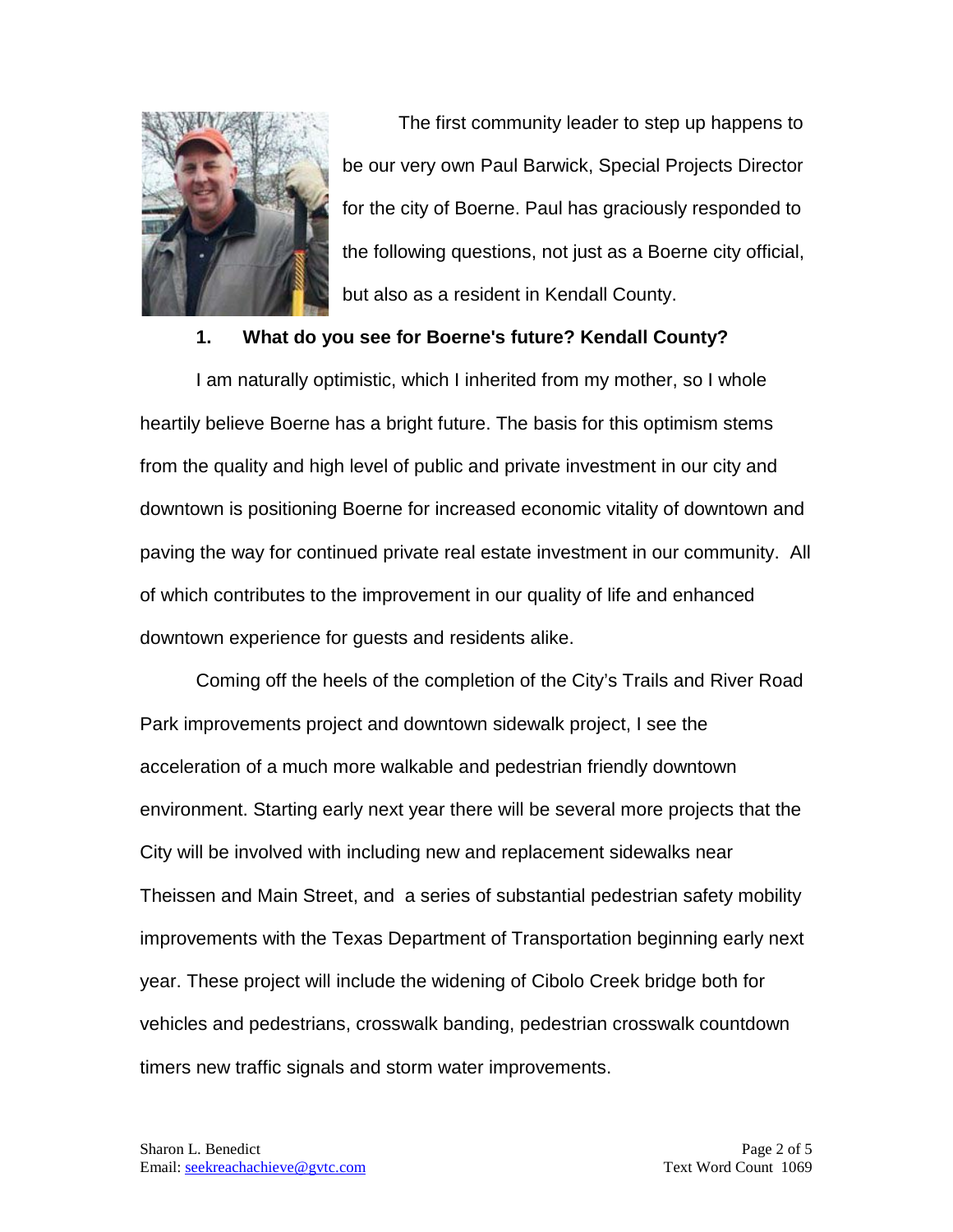### **2. What challenges do you see for Boerne right now and in the future? Kendall County?**

One of the primary challenges will be water quantity and quality. We live in the southern Edwards Plateau which has semi arid weather conditions, so we need to be very wise on how we use and conserve this ever precious resource for human use. In addition, this region has tremendous natural resources, and I believe we should be careful so as to maintain the quality of this water which equates directly to quality of life.

Another challenge will be the next wave of growth that will occur. As this happens, attention should be given to find new and interesting ways to continue promoting and preserving the rich historic and cultural identity of this area. Looking for ways to engage new residents into the community and providing them with a greater awareness of what surrounds them I feel is important.

**3. What would you like to see happen to make Boerne a more vibrant community for you and your family? Kendall County Communities?**

For a more sustainable and diverse downtown economy I would like to see some infill development that embraces higher density downtown residential units which would provide an opportunity for people to live, work and play in downtown and along the Hill Country Mile.

For the younger generations, it would be beneficial to have additional venues or businesses that cater to young adults where they can socialize and entertain themselves locally. The movie theater currently being constructed is a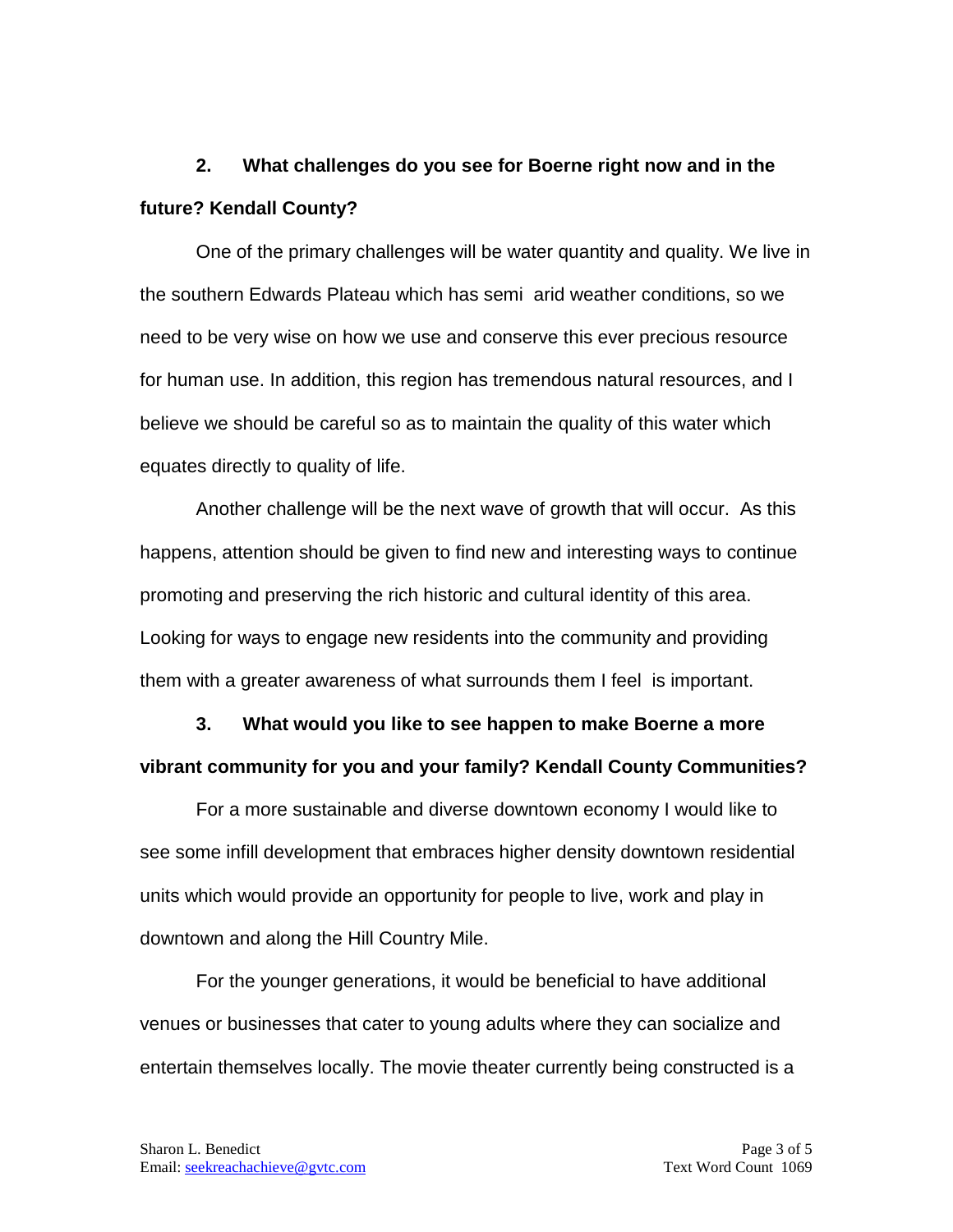step in the right direction. There are more opportunities to keep the youth nearby with venues such as a miniature golf course, commercial sports park, local museum with interactive and rotating exhibits, and possibly an amphitheatre for outdoor concerts.

# **4. How do you see these things being accomplished? short-term and long-term?**

For me, to get anything accomplished that is lasting and worthwhile, it's all about partnerships. It makes no difference at what scale, either world or local affairs, it takes strategic planning and partnerships to make the most of every opportunity. By leveraging the resources and skills of a variety of organizations there is much that can be accomplished. One local example was the success of the inaugural Best of BoerneFest 2012 celebrating culture, community and commerce that included the Greater Boerne Chamber of Commerce, City of Boerne, Hill Country Mile, and Hill Country Council for the Arts. Next year's event will include additional partners and promises to be even better.

### **5. Any final thoughts you want to share with my readers?**

My family and I feel blessed to live here in Kendall County, it is a wonderful place to work and raise a family, in large part to the strong sense of community spirit and engagement embodied in the people of this area. I have no doubt the area will continue to grow and grow gracefully because of the generous and passionate people that make this county such a special place.

Thank you Paul for sharing your thoughts and insights for our future. To my readers, be sure to say hello to Paul to personally thank him for his special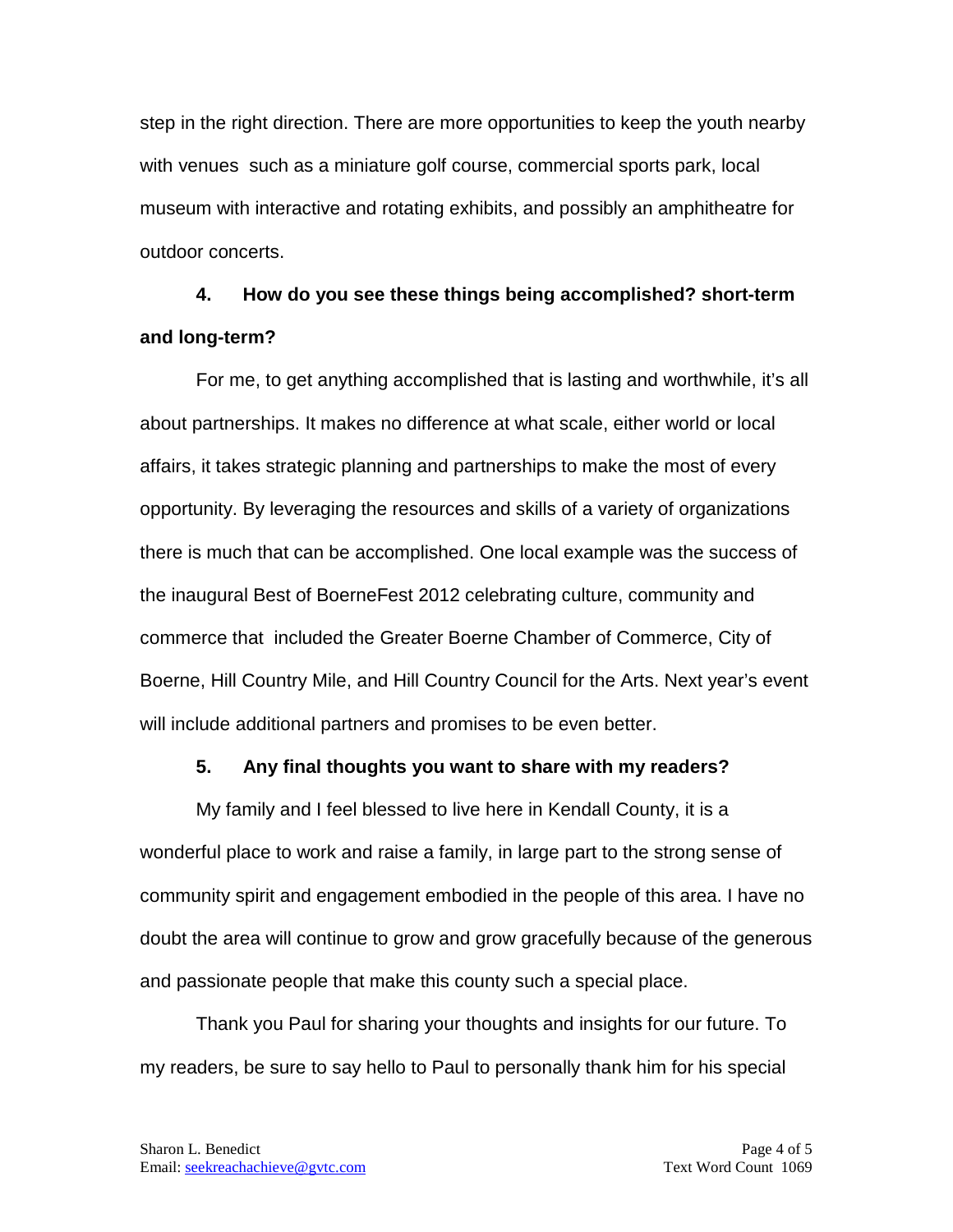expertise and willingness to give us a glimpse into our future right here in Boerne, Kendall County. And by all means offer your help (not just complaints, please) in whatever way will continue to make Boerne and Kendall County an exceptional place to live and work. Stay tuned for some timely and insightful input you won't want to miss with the next interview.

--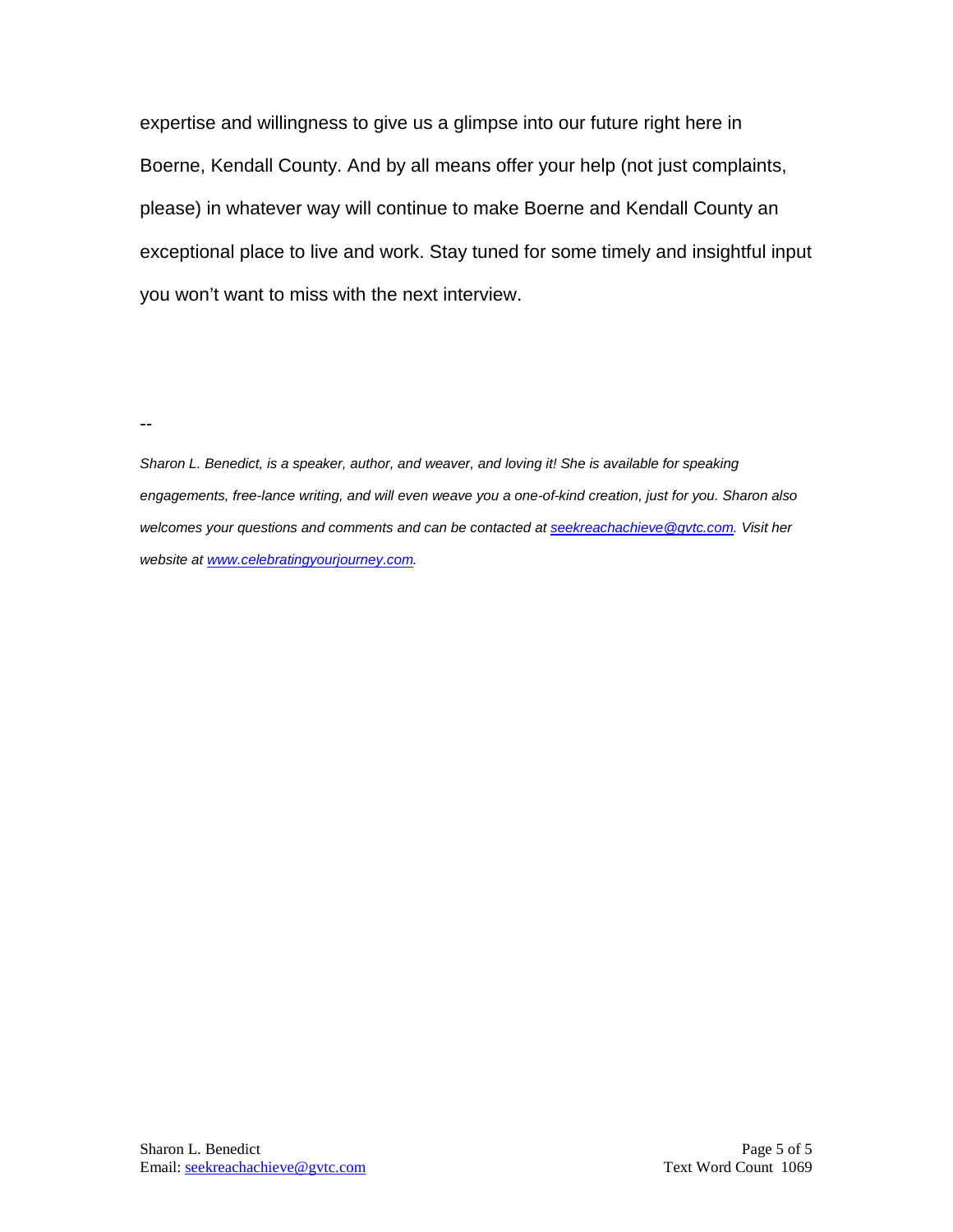*From the Heart...*

*...Life Skills for Today's Family By Sharon L. Benedict, MS*



# *What does EDC see for our future? part 1*

(published in Boerne Star, Friday, Oct 12, 2012)

Here is your opportunity to hear from one of our Kendall County's economic development leaders on what he sees for Boerne and Kendall County's future. Based on five questions I will be asking throughout October and part of the November, here is another community leader's perspective for Boerne and Kendall County. Dan Rogers has been our President/CEO for the Kendall County Economic Development Corporation (EDC) since 2006. In a two part article, his insights and expertise are offered to give us a glimpse into what is happening right now and what may be on the horizon.

### **1. What do you see for Boerne's future? Kendall County?**

Let's start back in time a bit. The EDC started with a group of individuals who went before the city and county in 2004 to ask if they would partner with them to develop a more full scale economic development plan. The city and county agreed to partner. In 2006, we opened the doors with the motto, "*Preserving the Past, Promoting the Future*." That has lead us to some very good wins, such as keeping Albany Engineered Composites here, where the building on North Main would have been closed and over 200 jobs lost to this community. We kept Texas Star Fruit and Nut from moving to San Antonio. They have more than 50 employees now, have expanded significantly and will probably again.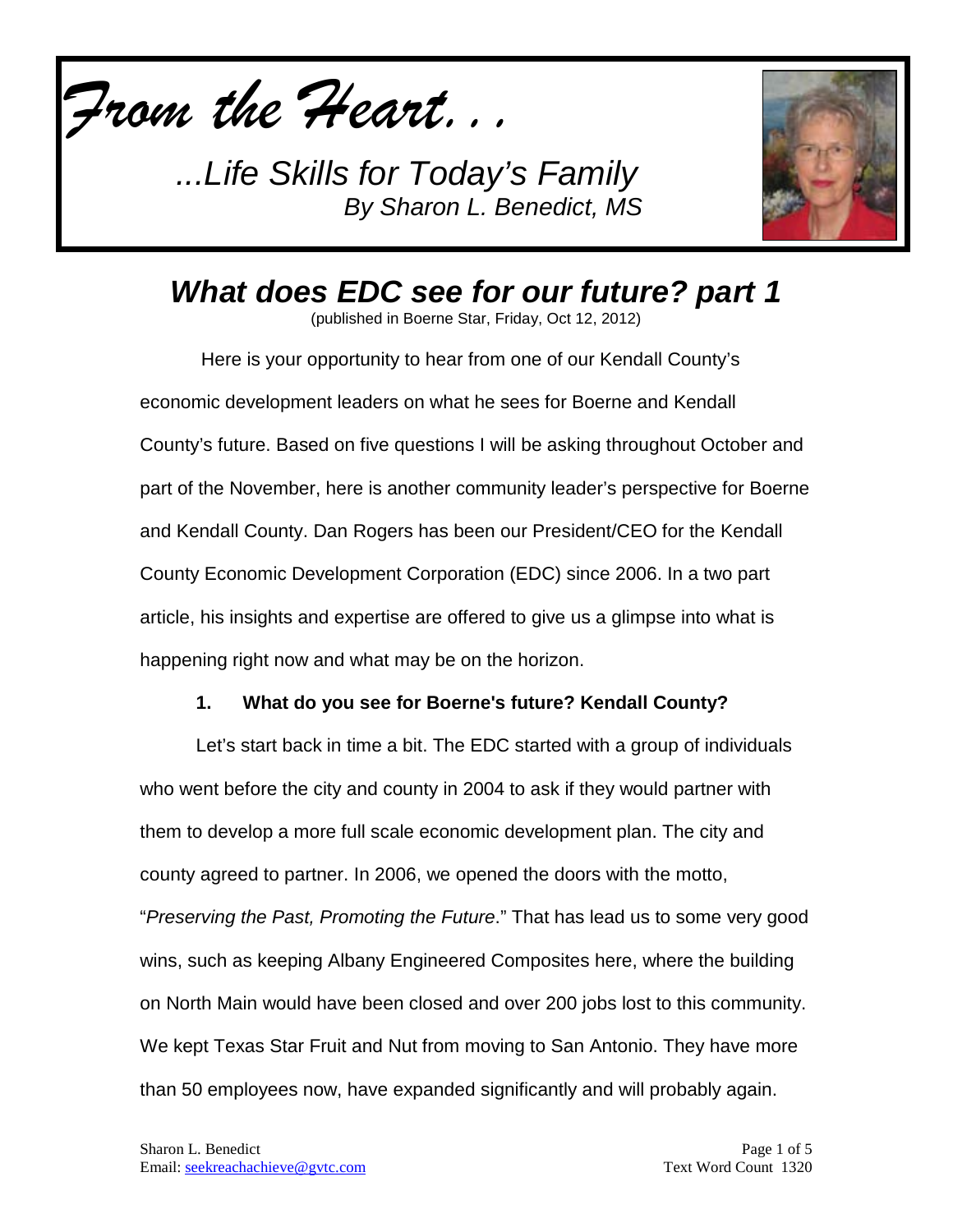Boerne has a long story but is a good story. There are economic development corporations in most cities in Texas, even small cities, with ordinances and controls put in place, and where they generate sales and property tax. Since the 1980's many cities use a  $\frac{1}{2}$  cent sales tax for economic development. Boerne does not. They use ½ cent for property tax stabilization.

Economic development is about growth of the tax base. Yet, it's the right kind of growth we want. And that is what Kendall County EDC is all about managed growth with the right kind of growth*.* We look at Boerne and Kendall County as a special place where people come for the quality of life*.* And we want that quality of life to continue even though we know we are going to grow in size.

What do I see in Boerne and Kendall County's future? In 20 years Kendall County has grown 141%. We were found. Boerne at 12,000 is a third of the county's 34,000 population right now. In 30 years, the county may be 70,000 people. Over this 30 year period, the City has told us they have enough water to supply a population of 35,000 with all the amenities, retail, manufacturing, and businesses.

Where are those 35,000 people coming from? Historically, Kendall County has been 3.25% of the growth of San Antonio. For every thousand people San Antonio gets, we will get 32 people coming to Boerne. If 600,000 people move into Bexar county in the next eight years, we will see 19,500 people or 7800 households move into Kendall County. You ask why Kendall County is growing. There are two reasons: One, quality of life that is in the Hill Country; two, the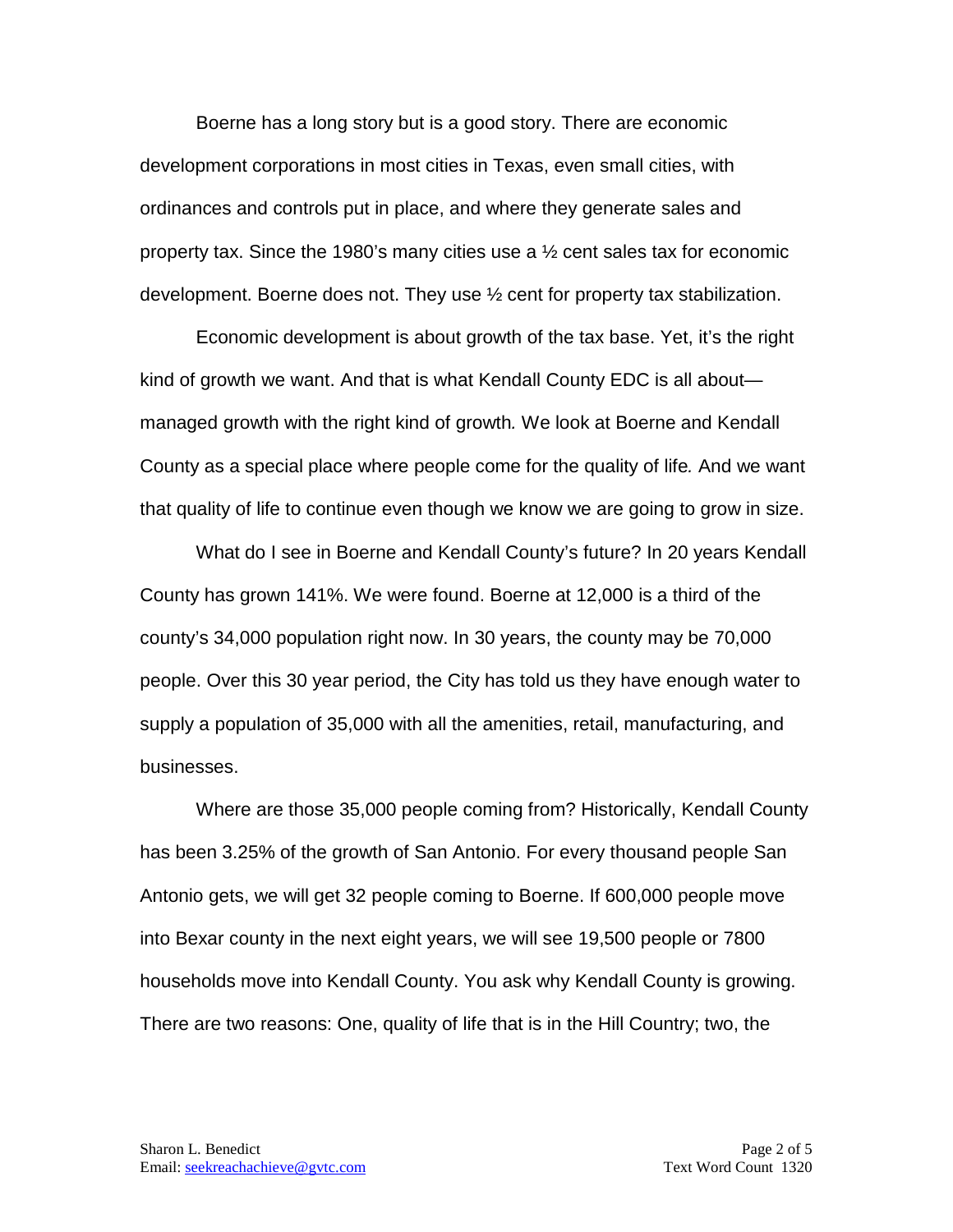school districts, mainly Boerne Independent School District (BISD). The draw comes from mid to upper management, military, and other professionals.

The next area of growth in the county will be in the Comfort area where there is also water availability. I see parts of western Kendall County growing in the next 5 to 20 years, probably in and around the new Kendall West Utility. Tapatio Springs may even be another Boerne in the future.

The other area of growth will probably occur in the 3351/Bergheim area because of Cordillera, Waterstone, and other subdivisions. Hwy 46, within 20 years or more, will be an outer loop to San Antonio. Why? Because it starts at Sequin/east side of I10 and ends up on the west side of I10. It goes around San Antonio. Bergheim and Boerne may grow together at some point in the future. I don't see anything growing in the rest of the county, with the large ranches and small areas like Kendalia and Sisterdale; maybe upscaled a bit. The main reason is infrastructure. Water availability is limited, unless another pipeline comes in. But, these ranches and small towns are part of the Hill Country character and quality we want to preserve.

### **2. What challenges do you see for Boerne and Kendall County right now and in the future?**

Our three main challenges are: infrastructure (including water availability and waste water), land availability (such as providing sufficient pad sites as well as the right retail climate area), and land cost. One of the most important things about growth is to place your infrastructure where you want the growth to occur.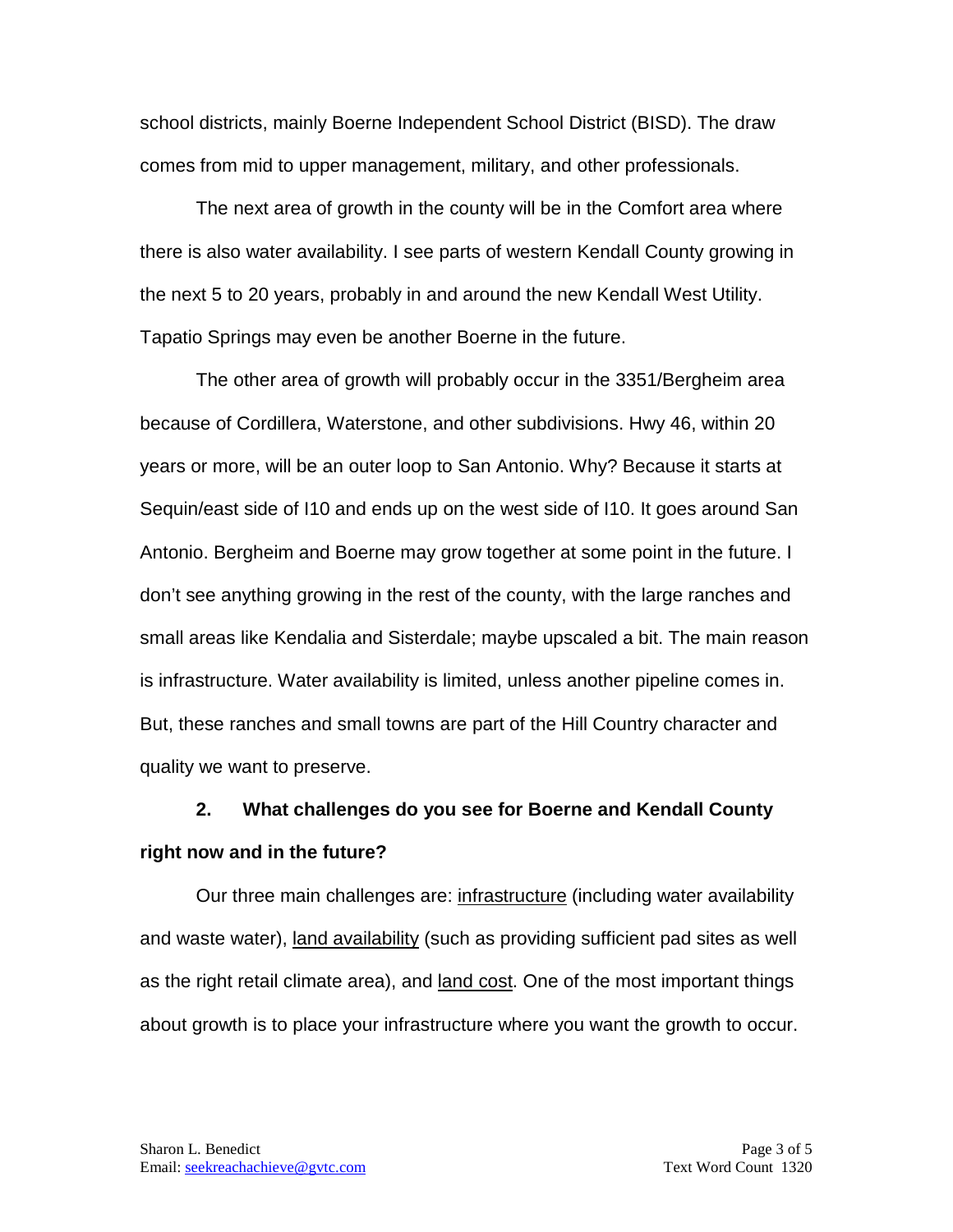Yet, water and waste water are the two key elements that keep outlying areas from growing together.

Regarding land, we are handicapped in that the City does not have the funds to buy property for a business technology park or offer large incentives. We have lost companies to other counties who gave large attractive incentives. Offering incentives are used as a motivational tool to come to our area. As a result, these new businesses create completely new revenue streams. In this day and time, you better have incentives or you won't attract new businesses. You don't give incentives to every company. You give them to those who have a return on investment benefiting the City and keep the quality of life.

There are some areas of Boerne that need to be worked on for higher quality than they are right now. Look what happened to North Main. There were not the ordinances or controls in place like there are now. The same is true for South Main. Yet, over time, as the City continues the River Road improvements and other major enhancement projects, both the North and South Main districts will change and evolve for the better as people buy properties in those districts, changing the look as well.

Another major challenge is with the national chain stores. If they can put up a standard box store, they will do it. But what if we say no? HEB is a prime example. They wanted to build a different type of store than what is there today. The city council said no. We want you to be Boerne, not Bulverde or south San Antonio. And HEB did it our way. We are going to do that with all the new businesses with the help of the city ordinances, city council, and city manager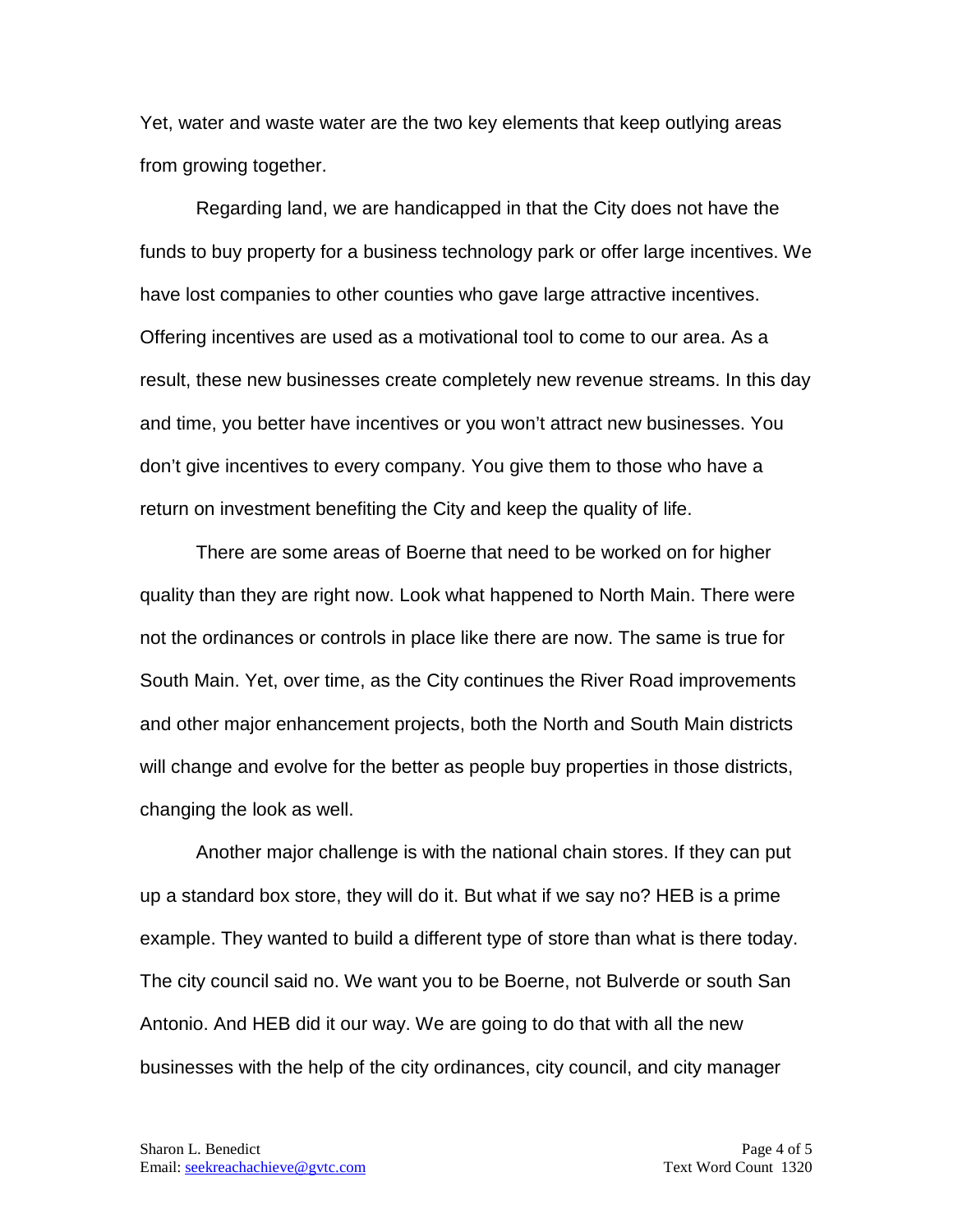and staff. We are going to strongly encourage buildings being built and renovated to last, look good 20 to 30 years from now, and fit the culture of Boerne. The EDC will continue our motto, *Preserving the Past, Promoting the Future*.

We need to bring in retail to supplement what we already have. This is the biggest negative in Kendall County now. We lose millions of dollars to San Antonio/Bexar County because we don't have the full range of retail. That is not to say we don't have good retail. We do. We had Buxton Company, a retail consulting firm, do a study that told us we are doing good in certain areas but fall flat in others. We have three to four major stores that create a lot of money in sales tax, such as Wal-Mart, Home Depot, and HEB. We definitely do not want to negatively impact our historic downtown stores that the Buxton study reported focus on tourism. Tourism is a valuable asset for Boerne and Kendall County. However, a number of historic downtown store owners ask why local people don't shop in Boerne more and buy from us? They would buy if the people carried the products that they shop for outside of Boerne.

Be sure to catch part two of this valuable interview with Dan, offering his perspective on Boerne and Kendall County's future.

--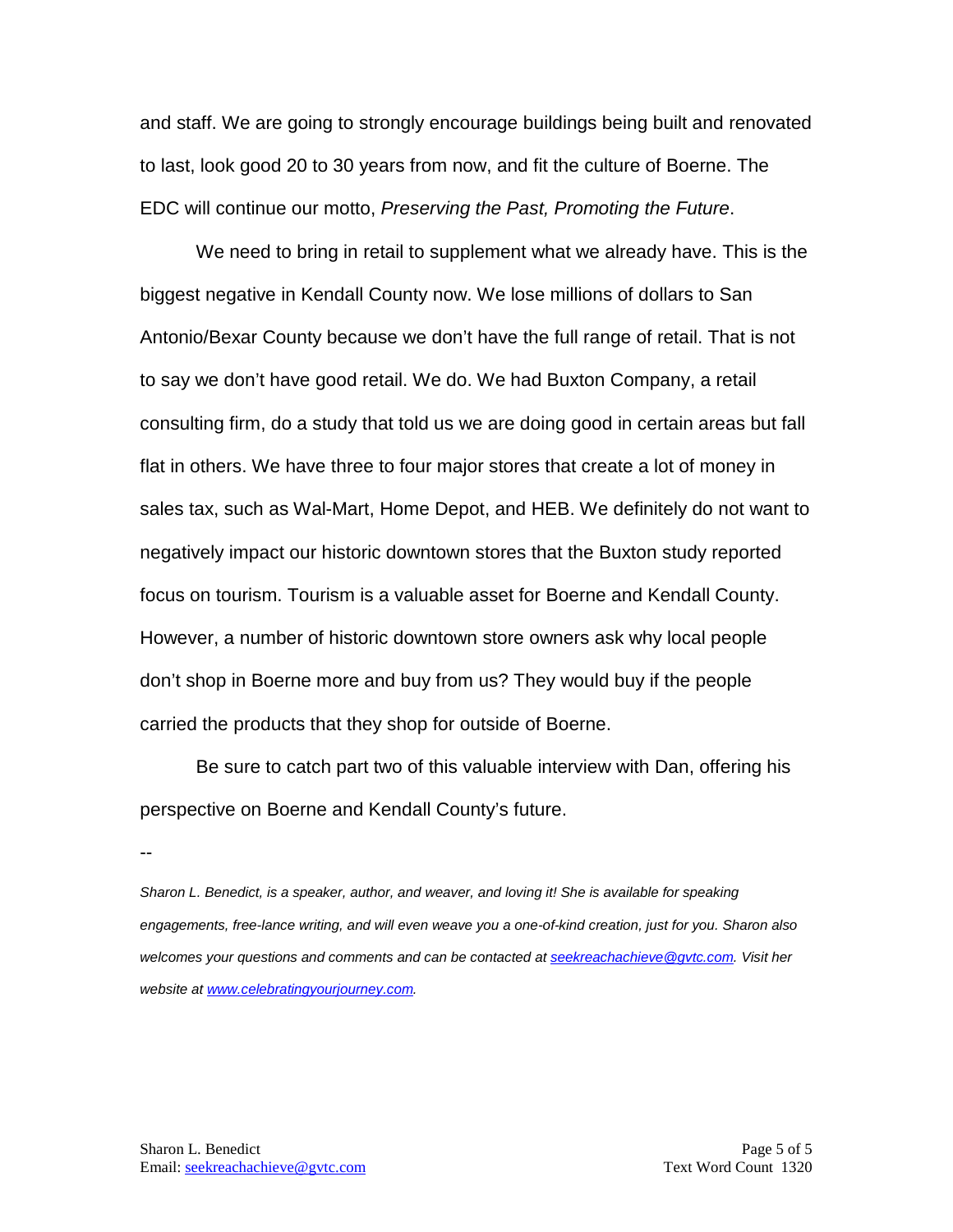*From the Heart...*

*...Life Skills for Today's Family By Sharon L. Benedict MS*



*What does EDC see for our future? part 2*

(published in Boerne Star, Friday, Oct 19, 2012)

In this part two interview article, Dan Rogers, President/CEO, Kendall County Economic Development Corporation offers his insights and expertise on what is happening right now and what may be on the horizon.

**3. What would you like to see happen to make Boerne and other** 

### **Kendall County communities more vibrant for you and your family?**

I want to see our growth stretch out for hundreds of years . . . continue to grow moderately that will keep our quality of life with the communities we have, with the land we have available. Based on land availability limits we have today, I see moderate growth of businesses over the next 20 years bringing in 10 to 20 businesses that will employ 100 to 250 employees each. With this kind of moderate growth, people will come here and say, "What a great way to run a city and have a city grow." Bringing the right type of businesses, retail, and corporate headquarters that will continue to make the city and county a better place to live for everyone.

Boerne and the County both have the right ideas about this type of growth, with the quality of life bonds that were passed. The County with the parks did a good job with that. So, we have those in place.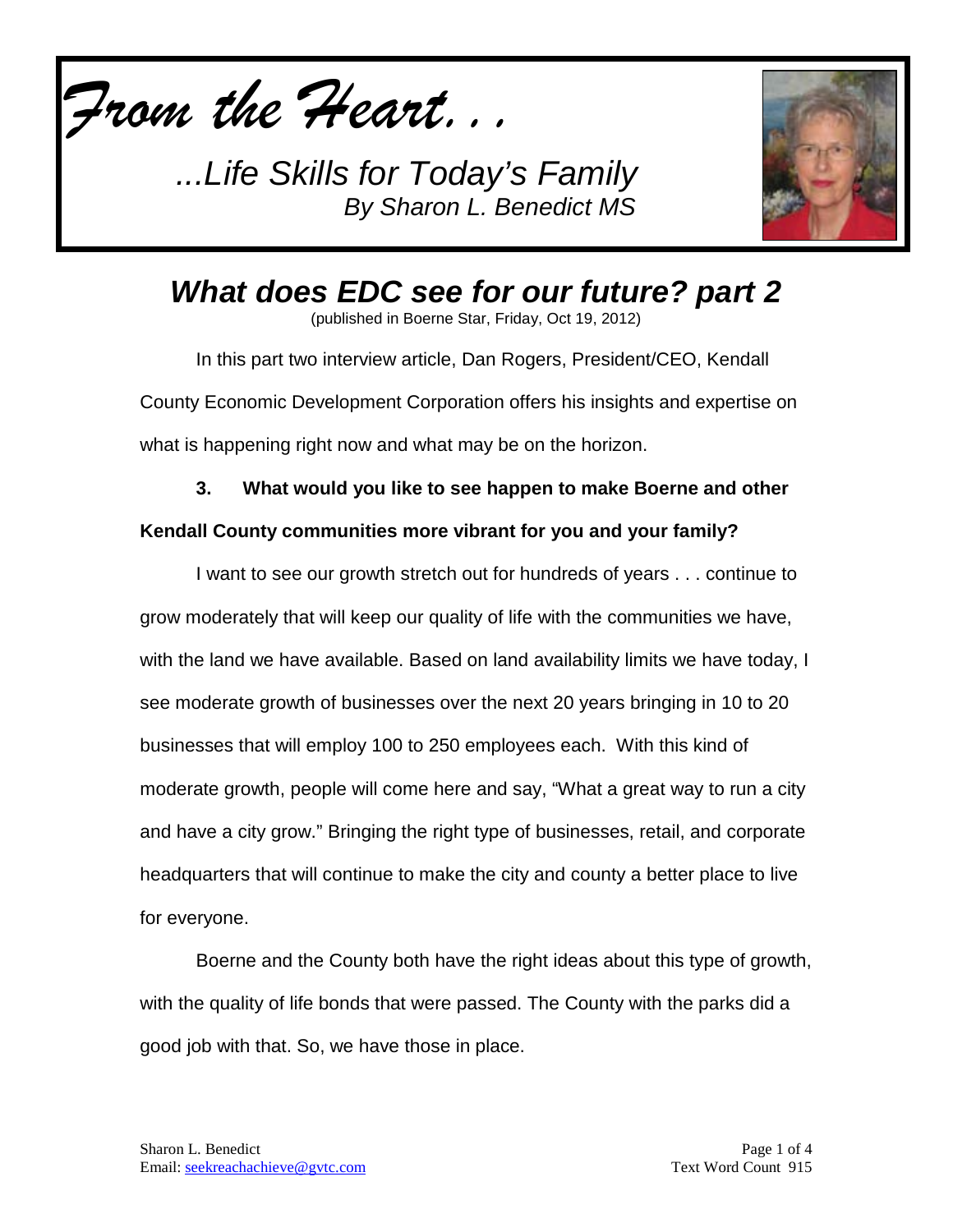**4. How do you see these things being accomplished? short-term and long-term?**

Tourism is still a big draw for Boerne and will contribute to accomplishing what I see in our future. As we maintain who we are and what we have here to help those businesses grow, we need to continue to bring in quality types of companies and quality jobs we need. Our goal is to bring in specific types of companies from target markets. We want to see corporate headquarters coming to Boerne and Kendall County, medical and medical related businesses like a new hospital, or manufacturing of pharmaceuticals or medical devices, advanced technology companies—hardware/software, higher education that will supplement what is offered at UTSA.

We need to bring in what we call Project 500 on the retail side. If we brought in 500,000 square feet of the right retail to fill the gap we have, we could generate in Boerne an additional three million dollars of sales tax revenue on top of the four to five million we currently bring in. And, also a million dollars for the County. Where would the businesses be located? All over. Certain types would be clustered in an area that would be in the south quadrant of the city.

The first step of success for this is probably the Starplex Theatre coming here. That is stating to developers that Boerne and Kendall County have now met the population threshold they need to support a successful retail environment and climate. Buxton study also showed us that within an 11 minute drive time from Boerne's Wal-Mart there is over an half-billion dollars in buying power, and we are losing millions of dollars in what is called gap or leakage. With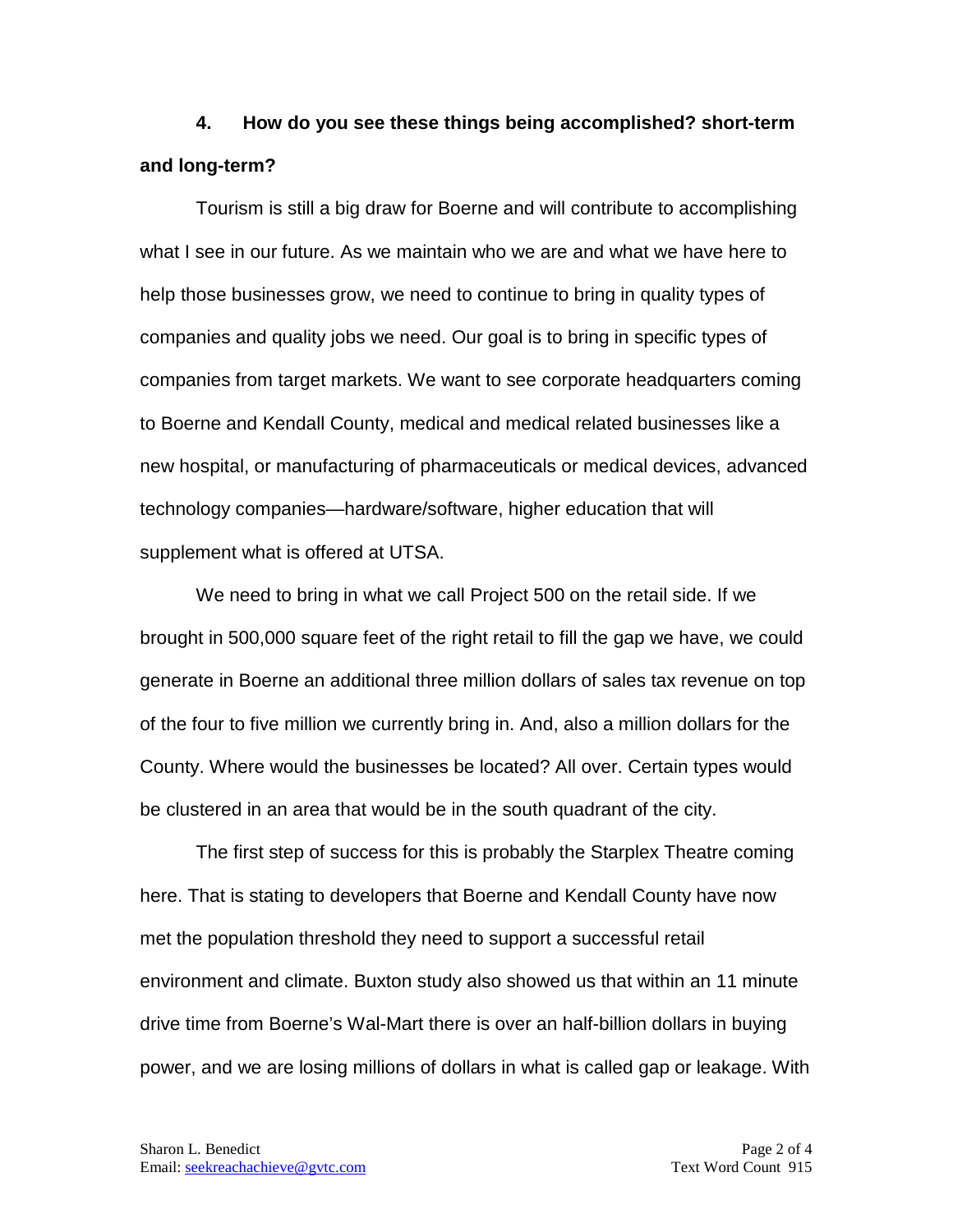the stats we have now, we can actually help our downtown stores know what people are buying. As our motto supports, we want to preserve our downtown historic district and shops.

Let me say something that is near and dear to my heart. There are people within every community who move here, or have been here for years, who don't want to see any more growth occur. Yet, we need to ask ourselves, "What is the impact of growth on my quality of life in this community and county?" Everything that the EDC does is to preserve the quality of life of Boerne and Kendall County, and make it better. One example is when we stepped in and helped bring Boerne Performing Arts to Boerne. It's all about quality of life.

I have been in this business for over 45 years and been all over the world. Picking business sites is about picking the best. You choose those that support the highest quality of life. As a site selector, you are putting businesses into a new location and want them to be welcomed and able to hire a qualified workforce. You want the quality of life to be good such as having the Boerne Performing Arts, the walkability trails that are here, and parks. Even the movie theatre coming makes it happen. So, instead of San Antonio where you didn't want to have your kids driving back at midnight or dropping them off and leaving them, it is here as part of the local quality of life in this community.

#### **5. Any final thoughts you want to share with my readers?**

I moved here in 2006. When we interviewed for this job and opened EDC, the one thing my wife, Jana, and I said, besides really wanting the job, is the people here are special. We want to keep it that way. We want to be part of those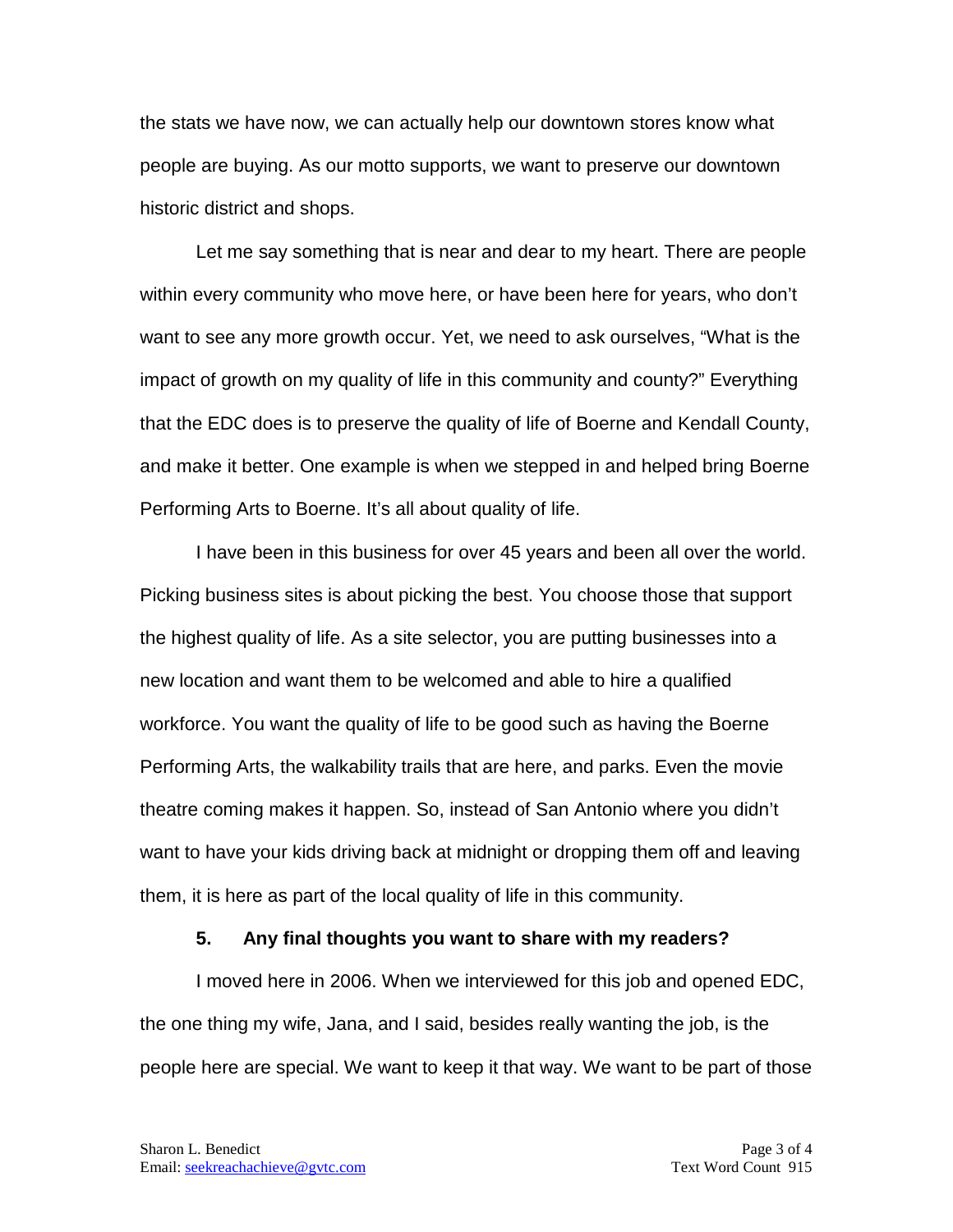special people. The key to our job is to look at the type of businesses that are here and the businesses that need to be brought here . . . bring in the quality of all of those. I believe if we look back at the founding fathers of this community, they would look at it the way we are looking at it today.

Stay tuned for the next interview of one of our prominent business leaders in Boerne and Kendall County who will respond to these five questions about our future.

--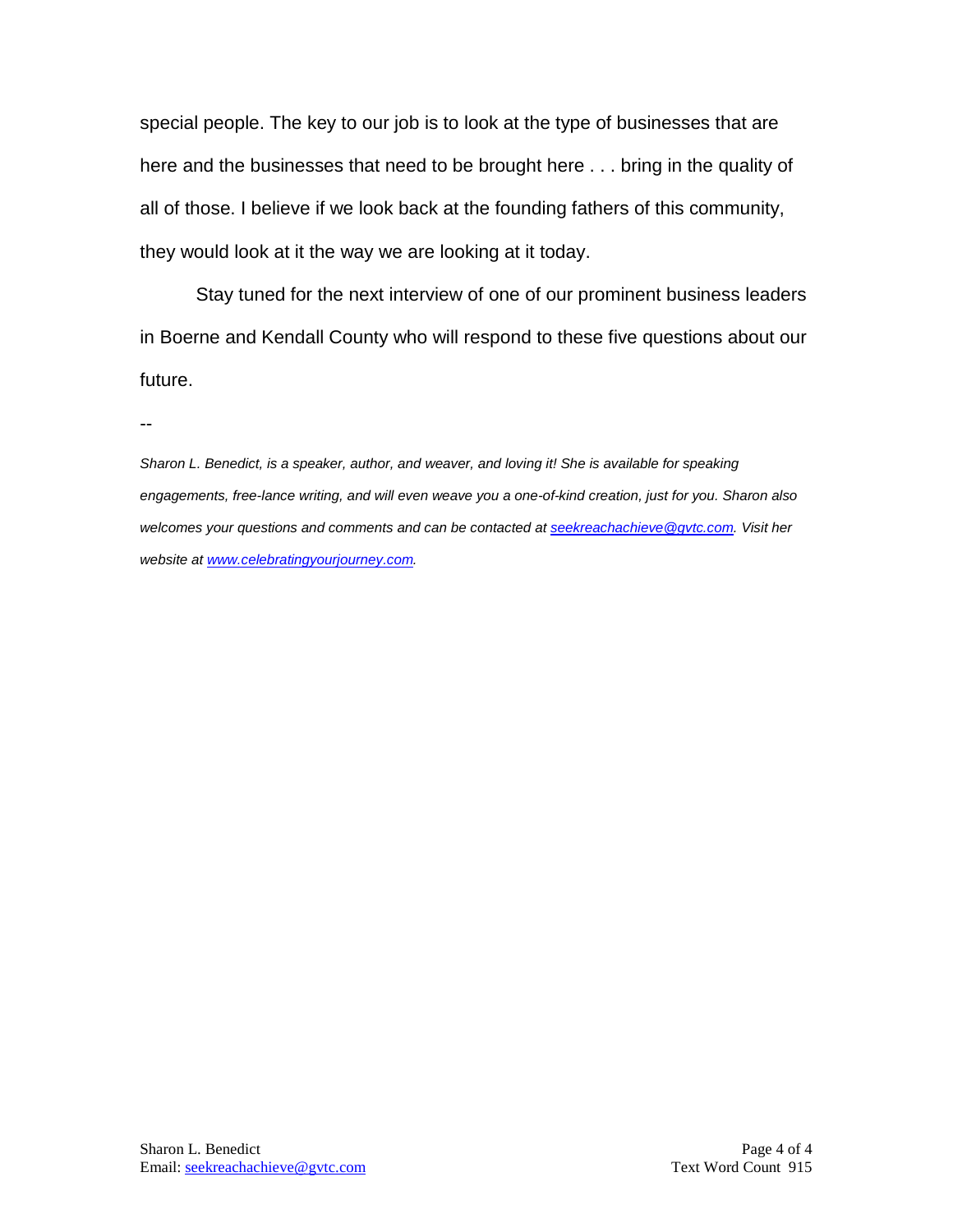*From the Heart...*

*...Life Skills for Today's Family By Sharon L. Benedict MS*



# *What do you see for our future? . . . the conversation continues*

(published in Boerne Star, Friday, Oct 26, 2012)

In the last three articles, you have heard from Paul Barwick, Special Projects Director, for the City of Boerne; and Dan Rogers, President, Kendall County Economic Development Corporation. The conversation continues on what our community leaders see for our future in Boerne and Kendall County.

This time, we have the opportunity to hear from David H Brown, Security Service Vice President of Mortgage Services. David's business and community affiliations include being a board member of the Greater Boerne Chamber of Commerce, a Board of Directors' Trustee for Friends of the Cibolo Wilderness, and President of the Board of Directors for the International Institute of Business Analysis, San Antonio Chapter. David resides in Fair Oaks Ranch with my wife, Pam. Here are the five questions again. Let's see how David sees our future.

### **1. What do you see for Boerne and Kendall County's future?**

*We are a small town, suburban and rural community all in one and have started feeling the growing pains of our geographic location and historical roots. Adjacent to IH10 and less than 50 miles from the center of San Antonio we have many forces influencing our future. I think it is safe to say we will see continuous*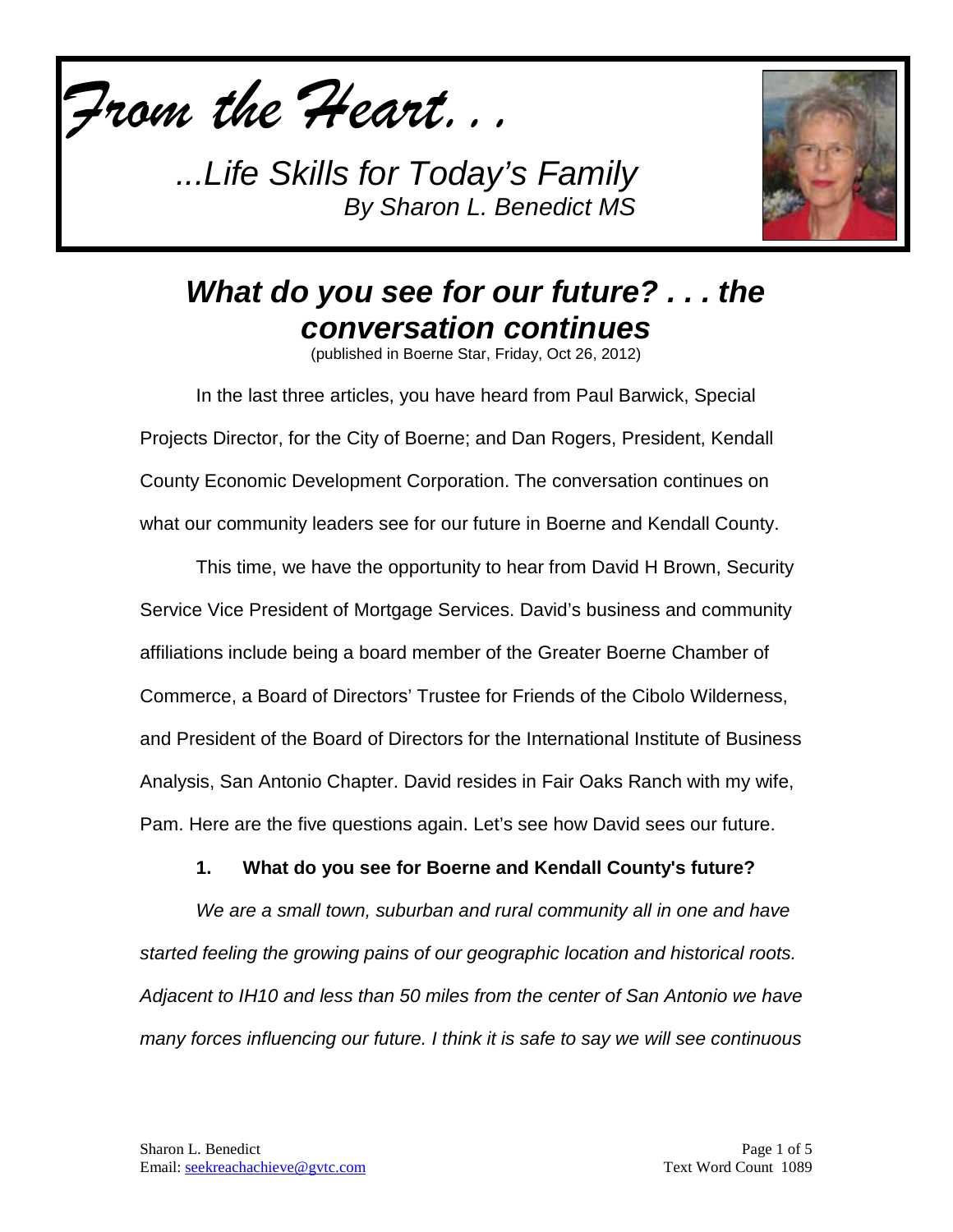*population growth, primarily in the greater Boerne area but also out in the county at large.* 

*Historically, at least in recent decades, for every 100 new residents moving into greater San Antonio we have experienced three new residents moving to our area. With this growth will come increased and more diversified commercial activity (generally in Boerne and along the IH10 corridor) coupled with housing and school expansion to meet the areas demands. On the plus side, the residential percentage of taxes collected to support city, county and school needs will decrease as commercial tax receipts increase. On the negative side increasing population puts pressure on our housing, water, schools and transportation infrastructure. I do not believe "if we do not build it they will not come." They are already here and more are on the way.* 

**2. What challenges do you see for Boerne and Kendall County right now and in the future?**

*We will need to manage this growth thoughtfully, with an eye to long term sustainability if we want to preserve our unique historical and cultural heritage, while retaining the quality of life we enjoy in our community. Land use, water availability, transportation infrastructure, school and elder population considerations all must be taken into consideration as we manage the progress of our community. By in large I think our political and community leaders are doing a pretty good job working together. However, for long term success these partnerships will need to strengthen further and continue to mature for us to overcome our challenges and reach our potential.*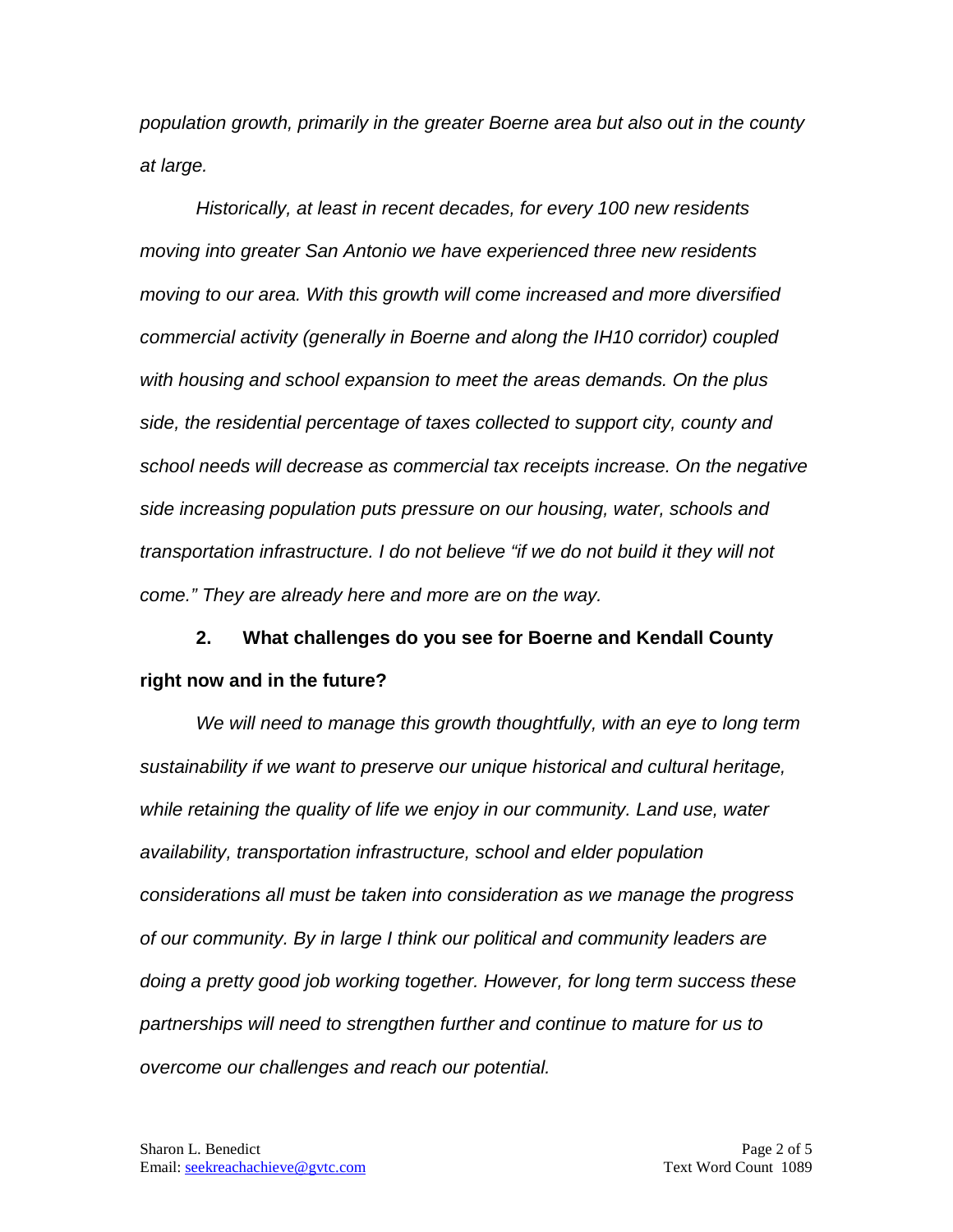*The city and county need to anchor the community's partnerships; coupled with BISD, private community organizations, commercial interests, nonprofit groups and engaged citizens. Melding this accumulation of talent and energy together into a cohesive community partnership will be the ongoing challenge for our more visionary political and community leaders. Based on what I have seen and what is at stake, I am optimistic we will succeed.*

**3. What would you like to see happen to make Boerne and other Kendall County communities a more vibrant community for you and your family?**

*I personally would like to see Boerne's Downtown district become more pedestrian friendly and destination oriented, instead of a busy traffic corridor. If this vision was shared by the community, then over time the "Downtown" could be a place to go for shopping and entertainment and not for traffic merely passing through. Rerouting traffic, creating off street parking either side of Main Street would expand downtown's live, work and play opportunities by expanding the vision of what is Boerne's Downtown. I believe we have a wonderful opportunity to celebrate our past, foster a rich and diverse destination venue in our City center, and create an area that attracts young and old to the vibrant heart of Boerne for generations to come.* 

**4. How do you see these things being accomplished? Short-term and long-term?**

*The development of the Boerne Master Plan followed by the "Boerne by Design RUDAT Report" started focusing public dialogue four or five years ago*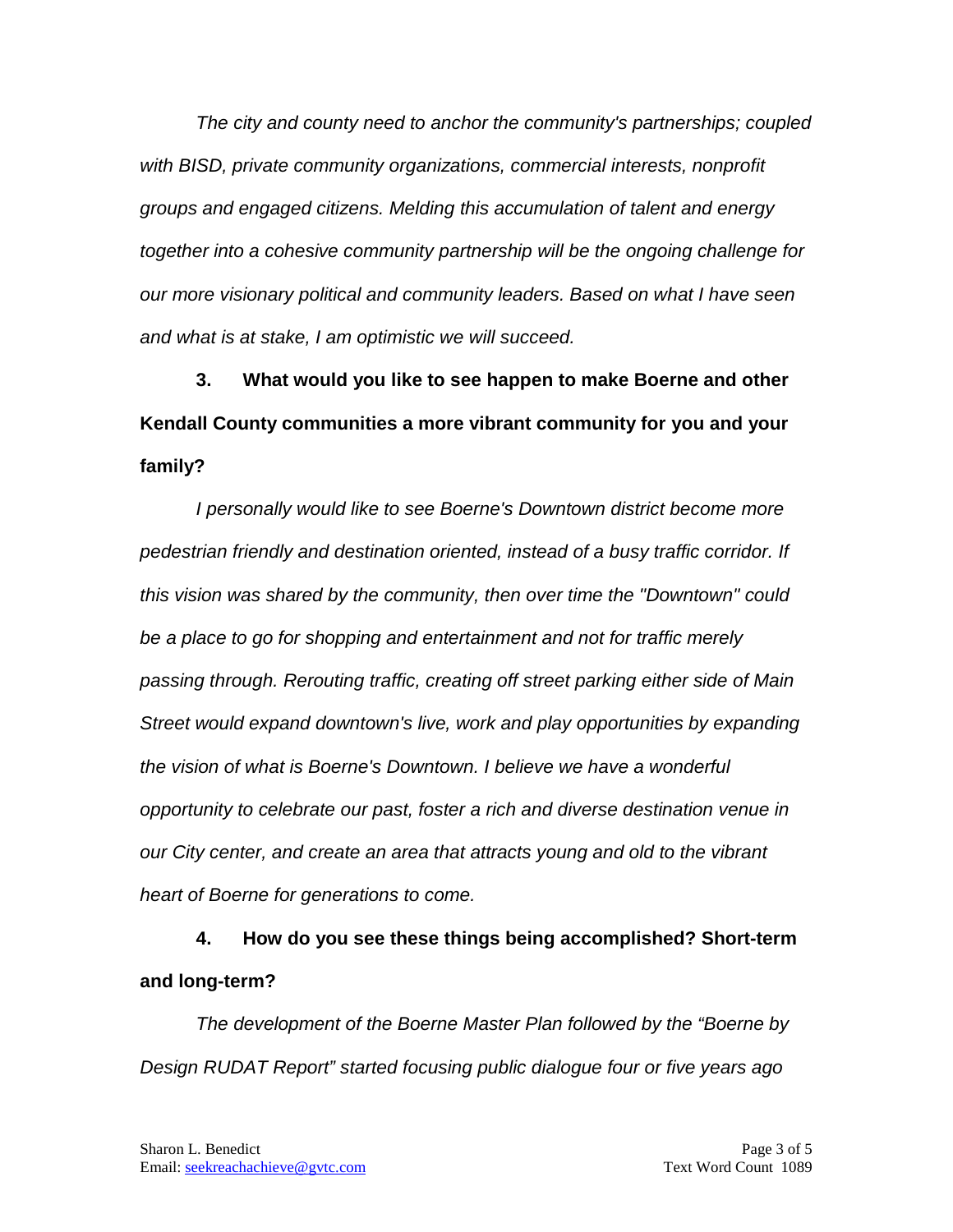*about what the future might bring to the heart of Boerne and its Downtown district (source:* <http://www.ci.boerne.tx.us/Search.aspx?SearchString=rudat>*). I must admit I was inspired by this report and I think it is a great resource for anyone interested in what the heart of Boerne could be in the future. The vision I have articulated is just one alternative under consideration. So, in the near term, it makes sense to seek out like minded folks who believe in a pedestrian friendly, destination oriented downtown who would like to see the idea pursued.* 

*The Hill Country Mile will incrementally add small improvements to the downtown, raising the community's awareness of this important area of town, and resulting in more people being brought into the conversation. Long term it will require the engagement of public and private area leaders to forge community consensus, build the necessary partnerships to leverage the private and public resources needed to plan and implement such a magical transformation of Boerne's Downtown. One step at a time, first we have to refine the concept and seek out others who share the vision.* 

#### **5. Any final thoughts you want to share with my readers?**

*We are fortunate to live in an area with a rich history, a wealth of natural resources and many smart, caring and talented people. We can maintain our quality of life by preserving our past, thoughtfully managing our precious resources while still crafting a future which allows for sustainable, managed growth. Our greatest resource remains the creative energy of our citizens and their commitment to the community and its best interests. I am thrilled to be a part of this grand adventure.*